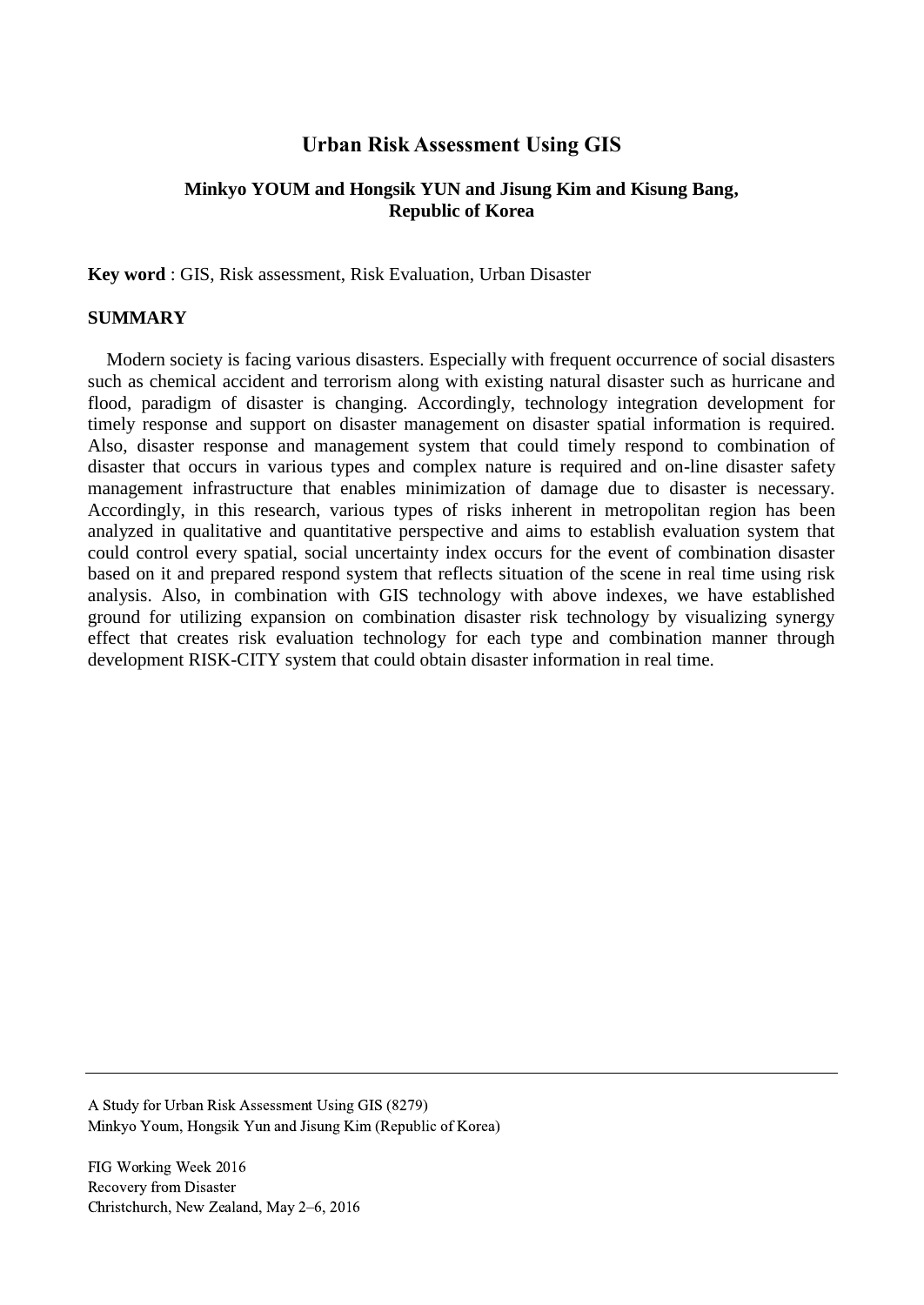# **Urban Risk Assessment Using GIS**

## **Minkyo YOUM and Hongsik YUN and Jisung Kim and Kisung Bang, Republic of Korea**

### **1. INTRODUCTION**

#### **1.1 Necessity of the research**

#### 1.1.1 Perspective of science and technology

In modern society where various and combination of disaster occurs, combination technology development for support on disaster management on disaster spatial information and timely response is required. New concept of establishment of disaster spatial information that is related to spatial characteristics of region (vulnerable to water, coast, handling danger material, financial/medical sectors, factory sector and living type) and social characteristics (life style, living condition, traffic system and characteristics of local people), especially based on the basic spatial information that consists national spatial information, by conducting combination of disaster spatial information used for analyze of vulnerable points of disaster, improvement on disaster information management system and information sharing shall be determined. Also, related to national spatial information acquiring and sharing, system that modifies and supplements based on the national spatial information is required.

#### 1.1.2 Perspective of policy and social

Modern society requires response and management system that timely respond to combination disaster that occurs in complex and various forms. In 'The fifth national spatial information policy fundamental plan ("13~"17)', active response regarding changed policy environment including smart phone, steep development of ICT combination technology and shift in government administration paradigm is necessary and also requires establishment of spatial information database infrastructure that systematically collects/analyze/manage relevant information for forecasting combination disaster that recently became social issue.

Also, establishment of infrastructure of real time disaster safety management for minimizing damage due to disaster is required. Due to characteristics of disaster that changes quickly, only obtaining information in precise and timely manner can minimize damage and personnel and disaster damage may be reduced by quickly respond to disaster by analyzing situation of disaster in real time from occurrence point of disaster to extinguishing point and calculating risk and estimated damaged area. Also, risk map service in various platforms in web such as operation system on smart

A Study for Urban Risk Assessment Using GIS (8279) Minkyo Youm, Hongsik Yun and Jisung Kim (Republic of Korea)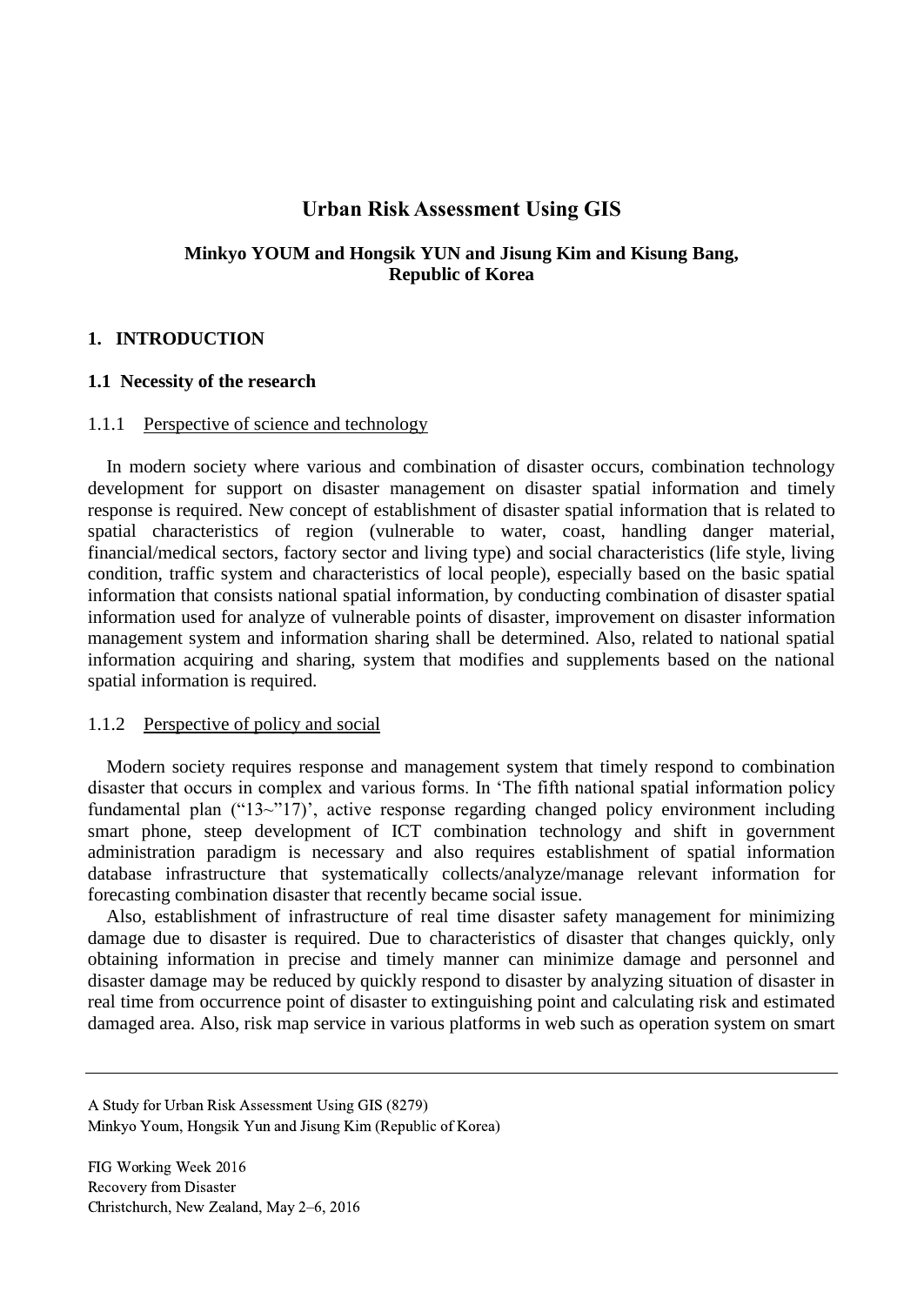phone enables quick report on situation in disaster area, obtaining orders from commander and timely evacuation of citizens in expected damage area.

#### 1.1.3 Perspective of industrial and economical

By developing new spatial information database model that could replace existing spatial information that had various inherent limitation in perspective of contents and its form, it may contribute to expansion on utilization of combination as well as connection with nation's administration information and other information. Compared to two dimensional vector record that contains simple nature information such as existing recognition technology and location of material and terrain and configuration information, it includes time series change information as well as location and configuration information and develops spatial information database model that could be used while connected and integrated with other information.

#### **1.2 National/international research and policy trend**

Information of disaster and safety section in Korea is classified as 'Establishment of infrastructure' and 'Establishment of utilization service' and conducted strategically focusing on 4 main regions depending on change in national information development and technology industry. Especially, for establishment of natural disaster infrastructure using ICT, by collecting and managing disaster forecasting information, it prepared system that could respond in real time and prevent for disaster safety concern that has high probability of occurrence in the future. Especially, in the fifth national spatial information policy fundamental plan, fourth clause of seven practices, it states that 'Establish city management system that is safe from disaster and develop technology for systematic development and safety management' among conduct of R&D contents.

On the other hand, main nations such as England and Japan is expanding strategy the strategy for innovation of safety in nation level based on the ICT integration. England is conducting nation and regional disaster safety risk management that establishes resource distribution plan by analyzing factors of danger on disaster safety and prioritize danger factor according to result of evaluation. Through the task, it has its purpose on evaluating danger index of nation and prevents factors that cause danger on disaster in advance. In case of Japan, through danger map of earthquake region, it evaluated comprehensive regional danger index by analyzing forecasted earthquake region and its intensity and distance from earthquake forecasted region. Through that, it aimed to visualize preemptive response system for forecasting earthquake and reduction of damage. On the other hand, research is being discussed in world level as well as nation level. Especially in GDACS(Global Disaster Alert Coordination System) that aims for practical relief by alarming world disaster information in real time reports location and contents of natural disaster and location of it such as earthquake, tsunami and hurricane based on the map.(GDACS. 2014)

A Study for Urban Risk Assessment Using GIS (8279) Minkyo Youm, Hongsik Yun and Jisung Kim (Republic of Korea)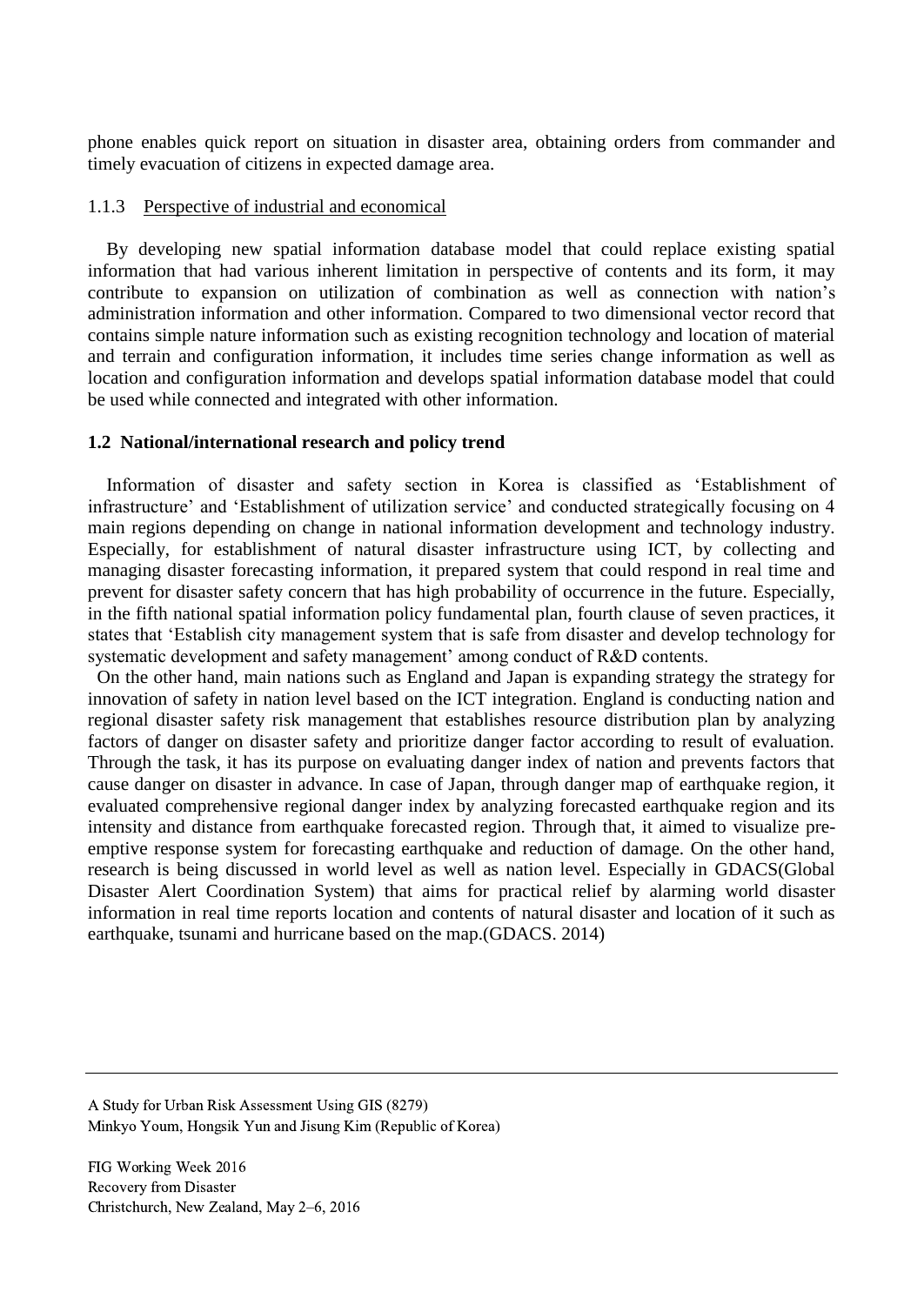

**Figure 1 GDACS Web-Page**

## **1.3 Step of research**

1.3.1 Step 1: Establishment of integrated disaster spatial information model through research on list of spatial information per type of disaster

For establishment system that could control combination disaster proposed in this thesis, foundational research for constructing combination spatial information database model by analyzing spatial information and non-spatial information required in analyze per type had been conducted which includes investigation of spatial information list used per disaster type, investigation of DB model construction case of disaster spatial information for national/international and risk evaluation technology research per disaster type.

For list investigation of spatial information used per disaster type, terrain map required for analyzing disaster type, prevention of 4-CYCLE of disaster management through unification of topic, applicable sector of spatial information that may be used in preparation, response and recovery stage and utilization methods had been proposed and aims to expand timely/precisely its usefulness of spatial information regarding combination disaster by classifying stored spatial information to self-producing department and other editing storage department. Second, in case of investigation of DB model construction of national/international disaster spatial information, spatial information DB model based on GIS used for analyze software per disaster type and used for decision making in national/international mainly used in domestic. Through this, attribute granting method to scan and analyze changes (Construction scope and time) of spatial information before

A Study for Urban Risk Assessment Using GIS (8279) Minkyo Youm, Hongsik Yun and Jisung Kim (Republic of Korea)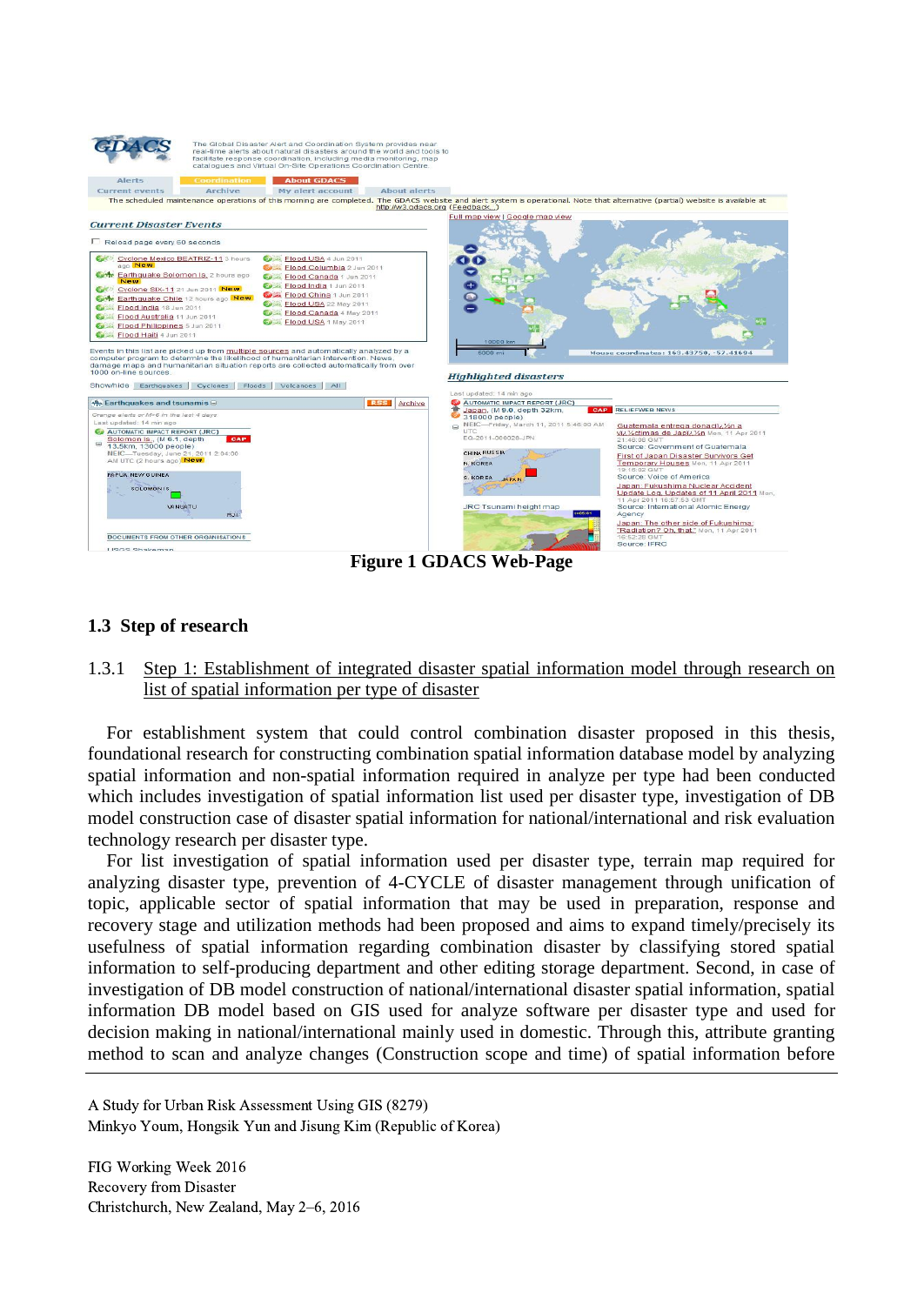and after the disaster. Last, in risk evaluation technology research per disaster type based on GIS, it aimed to conduct risk evaluation technology research per comprehensive disaster type through spatial combination evaluation technology research for research investigation on qualitative/quantitative analyze algorithm of combination disaster, technology investigation using experience of expert and risk analyze matrix, technology investigation of risk index per disaster and evaluation for vulnerable point. By that, it aimed to conclude in method of constructing spatial information integrated database model based on nation to lighten nation's disaster vulnerable point.

### 1.3.2 Step 2: Analyze of risk factor for making national RISK-CITY map

Risk factors that consists foundation database for making RISK-CITY map that this research ultimately intends to develop is analyzed in this stage. Spatial information database model that is capable of integrated with disaster safety information and other information has been constructed subjecting national departments in prototype manner which consists of classification of risk factor, determination of base measure of risk map, construction of national RISK-CITY spatial information DB model in prototype manner and disaster per type risk evaluation technology research based on GIS.

First, the determination of basic measure of risk map and classification of risk factor is a stage that analyzes risk factor for evaluation of combination disaster. This includes analyzing classification method of risk factor and determination of risk map basic measurement unit for connection of disaster spatial information with literature and social information. Second, national RISK-CITY spatial information database model has been constructed in prototype manner. During this stage, spatial information regarding regional characteristics (Flood region, coastal region and factory region) and construction characteristics (Construction material, foundation of construction and height of construction) has been gathered and connected to various types of danger (Landslides, flood and earthquake) and exposure from this disaster and vulnerability and risk quantitative records associated with it. Last, through risk evaluation technology research per disaster type based on GIS, risk evaluation technology per type of disaster has been developed and conducted combination disaster risk evaluation technology research that is integrated with sensitivity and vulnerability through it.

### 1.3.3 Stage 3: Development of technology focusing on application on field regarding social combination disaster

Like disaster has been complicated and diversified, region too has various vulnerable points. Therefore, 'Region optimized' risk management system for securing pre-emptive response capability regarding combination disaster has been proposed. This includes risk evaluation technology research per disaster type based on GIS, pre-emptive response capability research in preparation of occurrence of combination disaster and 'Region optimized' combination disaster risk management system research. First, continuing the risk evaluation technology research per disaster type based on GIS conducted in stage 2, risk curve evaluation technology using GIS technology has been analyzed and developed annual average risk speculation technology based on it using GIS technology. Also, through pre-emptive response capability research in preparation of occurrence of

A Study for Urban Risk Assessment Using GIS (8279) Minkyo Youm, Hongsik Yun and Jisung Kim (Republic of Korea)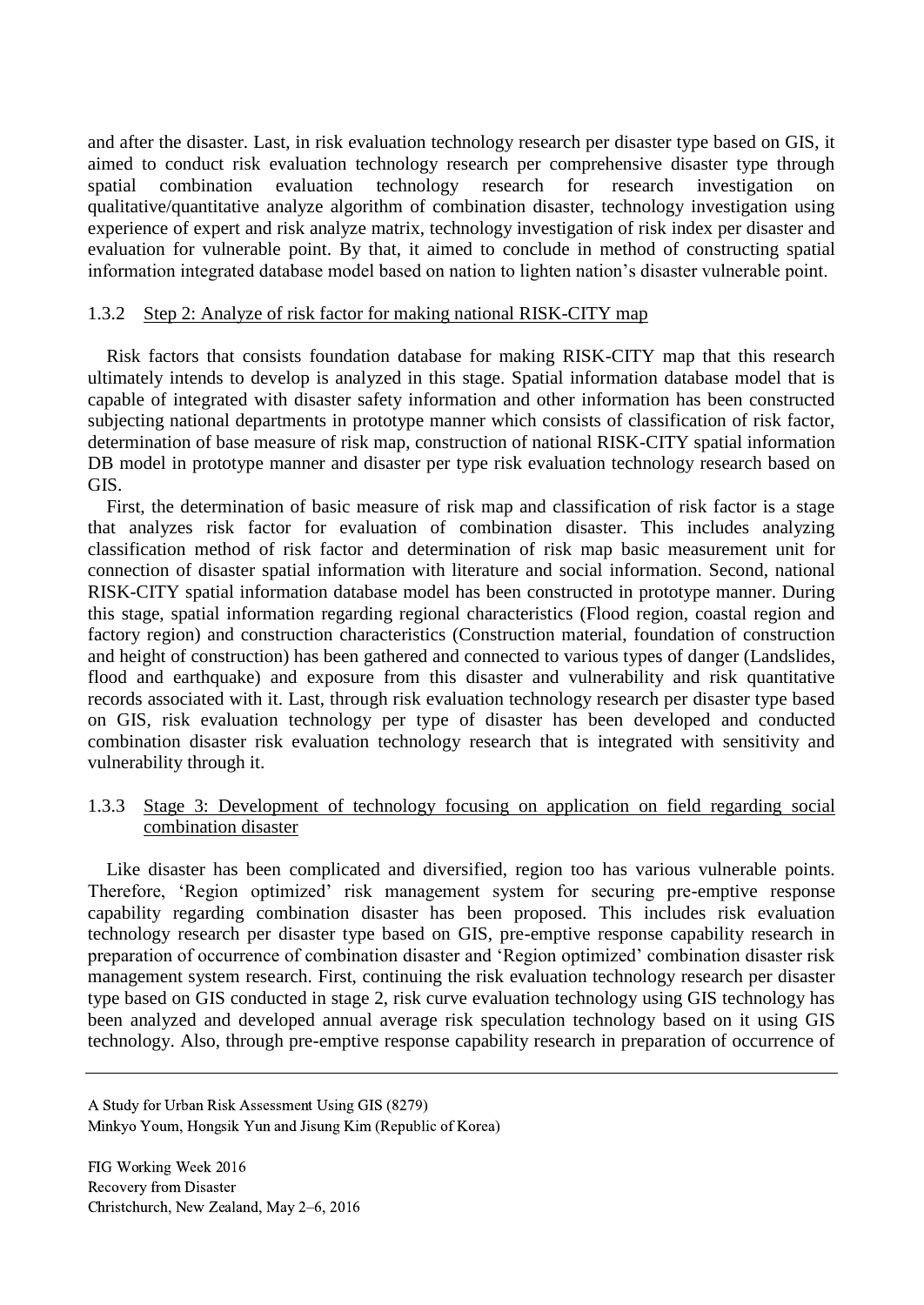combination disaster, it aimed to detect/sense combination disaster risk factor and evaluate impact on personnel and property in advance. Also, it conducted research regarding technology that prevents/eradicates proliferation of the damage on the combination disaster. Last, through propose of 'Region optimized' combination disaster risk management system, it aimed to propose optimized method that reduces combination disaster damage and relief by completing occurrence-responserecovery scenario for each type. Also, by constructing combination disaster top priority manual evaluation system, risk visualization technology called RISK-CITY has been developed.



### **Figure 2. Research Process**

### **1.4 Research method**

#### 1.4.1 Qualitative risk evaluation

Qualitative risk evaluation is a method that evaluates experience of experts and it is classified as words with 'Very high', 'High', 'Normal', 'Low', and 'Very low'. Number of qualitative classification may vary but generally 3~5 grades are used. For example, in area where risk is very high, 'Physical and non-physical measurement is required immediately and no more social based facility development in this region shall be permitted'. Fell (1994) defined qualitative risk evaluation that considers classification of the identical size, probability, danger, vulnerability and other specific risks. Also, guideline that has been proposed for the word to evaluate risk regarding property is mentioned in Australian Geo-mechanics Society and Landslide Risk Management. Guideline was developed by combining probability and probable results which may be applied in spatial analysis using GIS. Generally, these methods are used in national and regional level as

A Study for Urban Risk Assessment Using GIS (8279) Minkyo Youm, Hongsik Yun and Jisung Kim (Republic of Korea)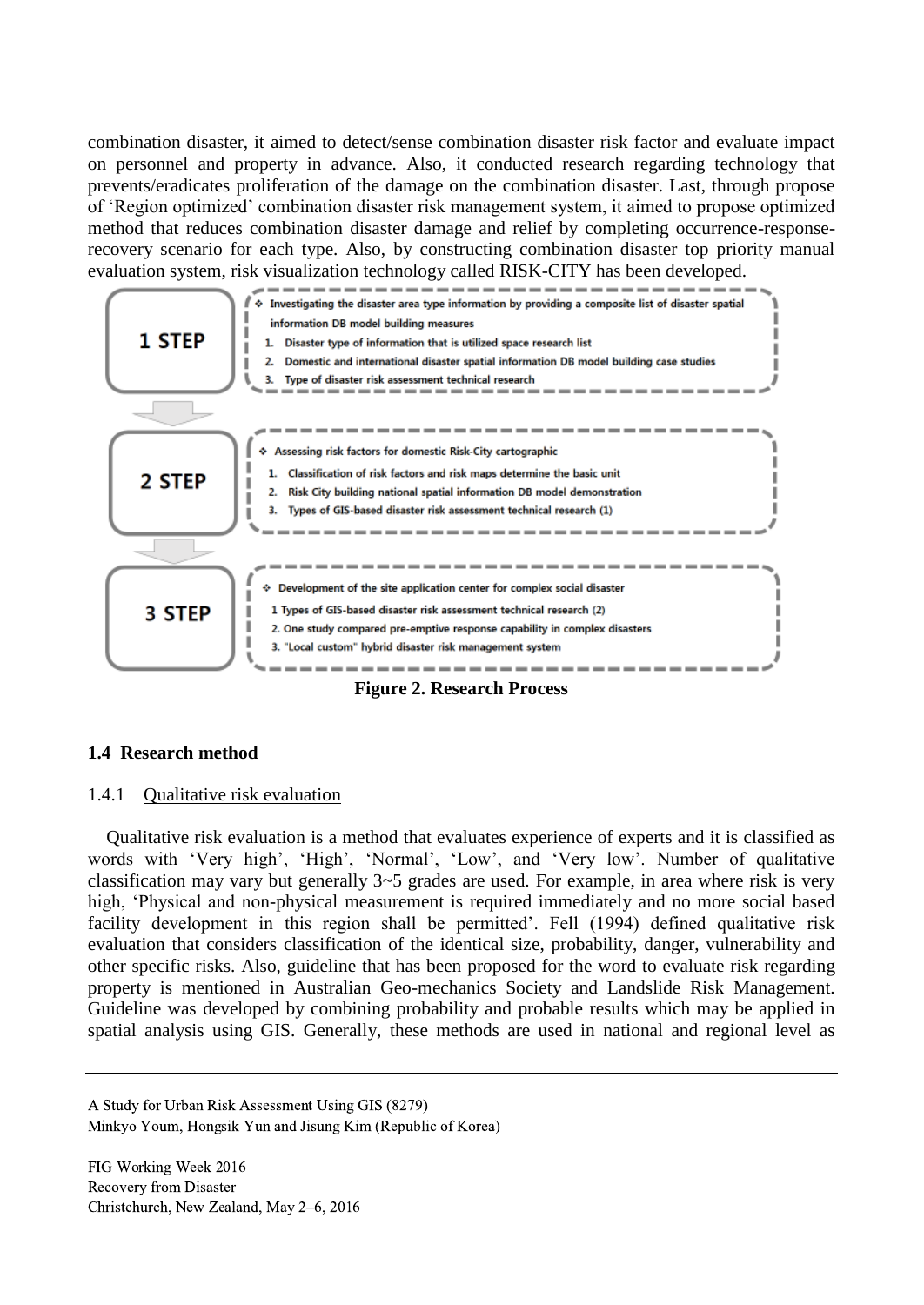qualitative factors may not be used depending on the size or generalization is required(Yoon et al, 2014).

These qualitative risk evaluation methods may be only applied under circumstances where risk is required to be evaluated in cheap and quick manner. These methods qualifies subjective factors included in risk evaluation procedure as much as possible and uses marking attribution that may emphasize defining wording precisely and clearly and granting weighted figure method and uses risk that could be shown in qualitative format and development within scope of result and risk. When risk is estimated in qualitative manner, evaluation is taken on various risk factors such as

railroads and roads. Results regarding each type (For example, VH, H, M, L, VL) may be classified by each level. (FEMA, 2008)

| $\sim$<br>Possibility | Result       |           |       |       |        |
|-----------------------|--------------|-----------|-------|-------|--------|
|                       | Catastrophic | Important | Usual | Light | Minute |
| Almost clear          | VН           | VН        | H     | Н     | М      |
| Likely                | VH           |           | H     | М     | $L-M$  |
| Possible              |              |           | М     | L-M   | VL-L   |
| Not Likely            | $M-H$        | M         | $L-M$ | VL-L  |        |
| Rare                  | $M-L$        | $L-M$     | VL-L  | VL    |        |
| Unbelievable          |              |           |       |       |        |

## **Table 1 Qualitative Risk Evaluation Matrix**

## 1.4.2 Semi-quantitative risk evaluation



**Figure 3. Risk Matrix**

A Study for Urban Risk Assessment Using GIS (8279) Minkyo Youm, Hongsik Yun and Jisung Kim (Republic of Korea)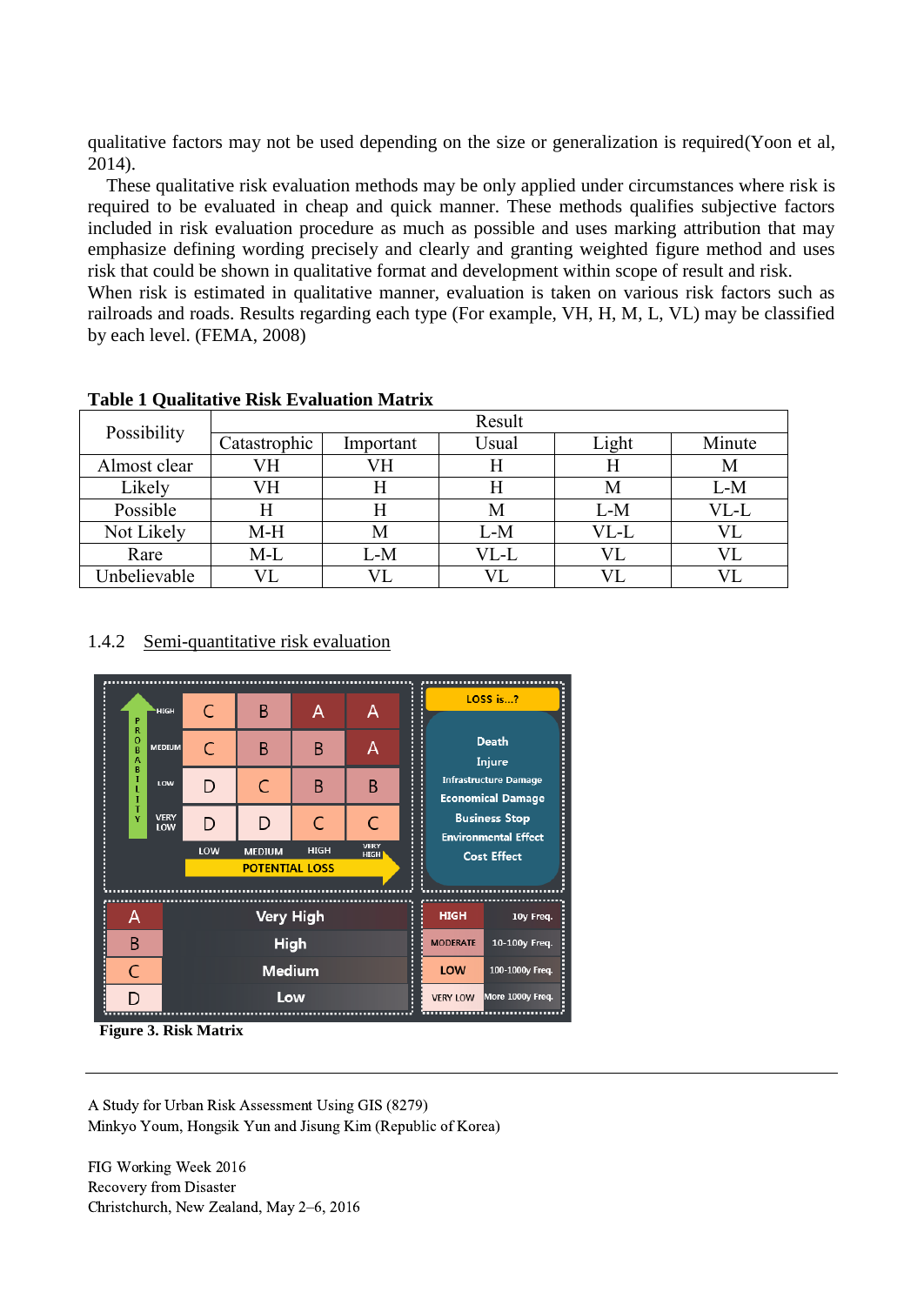Unlike qualitative evaluation, semi-quantitative risk evaluation is assigning provided weighted value under certain criteria as result rather than class. Semi-quantitative estimation for risk evaluation is known to be useful under following circumstances.

- 1. Early screening stage to check danger and risk
- 2. When pre-determined level of risk is not adequate for the time and effort
- 3. Where receiving of numerical value is limited

Semi-quantitative method considers various factors that affect risk. Scores and setting scope for each factor may be used when evaluating scope of unstable (Danger) and loss or advantages and disadvantages of the damage. Matrix priority of danger and result is used to get determined value of the risk, which is created by combining scope of dangers and scope of series of results. Final risk value classifies with the given qualitative result and prioritizes them in order. Risk estimation may be conducted separately for loss of life and economical loss.

Semi-quantitative method may be applied to cover large area (Spatial or GIS based). In some cases, selecting scoring system for specific region can result in dilemma. This method may apply size of analysis or level to certain extent but it may be appropriate to use it for middle size. Semiquantitative method in these days may use spatial multi-standard method effectively running in GIS where standardization, granting weighted value and integration of data in single tool. Semiquantitative method has been reviewed in 2 methods in this paper.

- 1. Spatial Multi-Criteria Evaluation
- 2. Risk index

First, Spatial Multi-Criteria Evaluation (SMCE) is very important frame for evaluation of vulnerability and danger.(Castellanos. E, 2007) Figure.4 suggests case where SMCE was used to determine risk index on landslides in Cuba. In this case, risk index was determined by combining danger index and vulnerability index. Danger index is made using relevant index map related to stimulating factors and environmental factors and vulnerability index is made using index of 4 groups. In this research, in order to use it on national level, 43 of vulnerability index for the first time was determined. However, due to the fact that not every information may be gained and high relevancy between various indexes chosen in the early stage, total number of indexes has been limited to 5 main indexes including housing and traffic condition (Physical vulnerability index), population (Social vulnerability index), production (Economical vulnerability index) and protection region (Environmental vulnerability index).

These indexes have been determined based on polygon related to political-administrative region and most of them are at the level of local government. Each index is processed, analyzed and standardized according to its contribution to danger and vulnerability. Indexes determine weighted value using direct, and multiple comparison, prioritization and this weighted value has been combined in order to gain final risk index map. (HAZUS, 2004)

A Study for Urban Risk Assessment Using GIS (8279) Minkyo Youm, Hongsik Yun and Jisung Kim (Republic of Korea)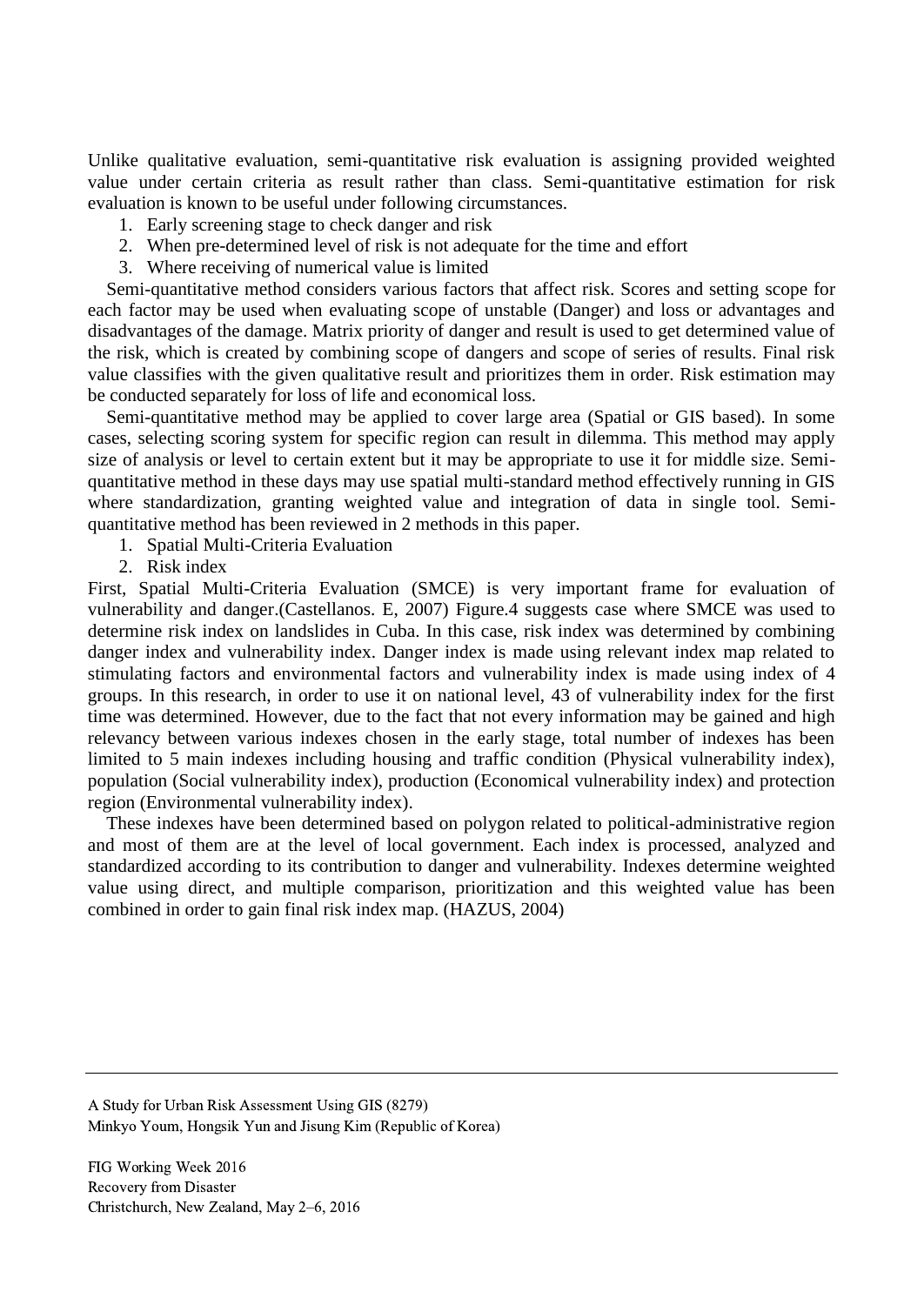

**Figure 4. Example of Spatial Multi-Criteria Evaluation**

Second, determination method regarding risk index shall be explained. Among disaster risk index, DRI disaster risk index is typical. Disaster risk index is index that could measure nation's physical exposure and comparative vulnerable points. DRI may estimate average risk regarding casualty per nation due to large scale disaster elated to earthquake, tropical cyclone and food based on the data from 1980 to 2000. DRI has correlation with casualty risk and confirms various social-economicenvironmental variables that could provide causing process of disaster risk. In DRI, nation's index per danger type depending on the physical exposure level, comparative vulnerability and risk is decided.

On the other hand, IDB index system uses indexes regarding benchmarking nations for various periods of time for mutual comparison between nation in systematic and quantitative manner. Each index is related to it and has various factors measured in empiricism way. Factors are chosen after consideration of various factors such as nation compensation, soundness of data, and direct connectedness to the events that measures the index and quality. Disaster Deficit Index, Local Disaster Index, Prevalent Vulnerability Index, Risk Management Index or major factors that shows vulnerability of combination index has been reflected and shows that in many nations, their risk management ability has been enhanced.

IDB index system has been constructed to be able to measure index in national level using collected information from existing nation and international database. It may only be used in local level but it is constructed for comparison between nations or semi-nations. This provides enough information that nation is vulnerable depending on the danger that has impact on it.

#### 1.4.3 Quantitative risk evaluation

A Study for Urban Risk Assessment Using GIS (8279) Minkyo Youm, Hongsik Yun and Jisung Kim (Republic of Korea)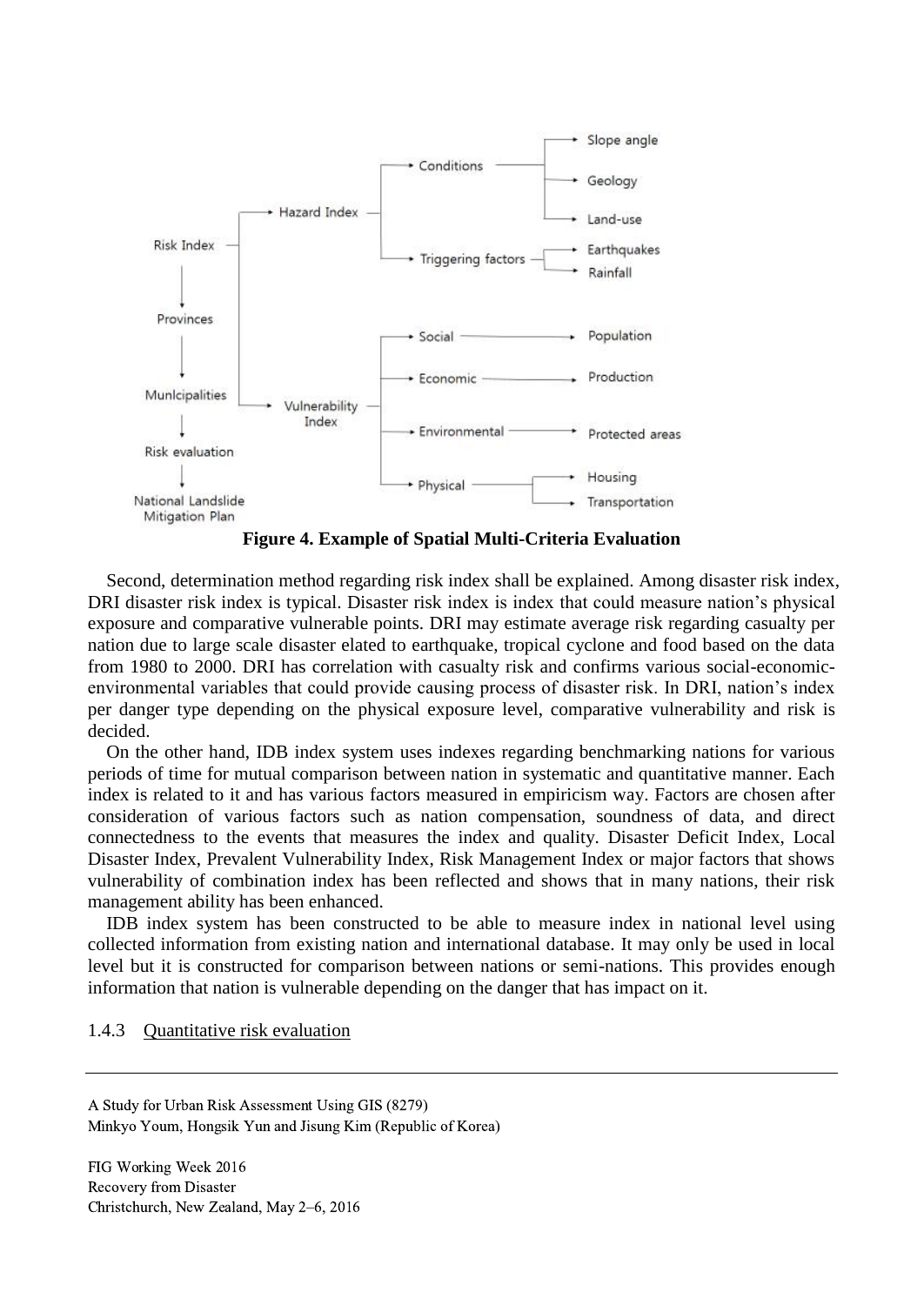Quantitative risk evaluation has its purpose on quantify risk according to following formula.

$$
R_S = P_T \times P_L \times V \times A
$$

 $P_T$  is temporal occurrence probability of specific danger scenario that has given occurrence period in selected region.  $P_L$  is spatial or location occurrence probability of specific danger scenario that has given occurrence period while affecting factors of risk in selected region. V is danger scenario and A is quantified amount of evaluated specific type of risk factor. Amount may be quantified in various methods and it is important to show the risk in quantified manner by the method that quantified amount. For example, amount may be displayed in numerical form such as number of buildings, number of population. Also, factor of risk may be quantified by using economical terms.

In this quantitative risk evaluation method, combination effects in perspective of loss for every possible scenario that could occur are calculated. There are many approach methods and they are similar in certain way but difference is observed as well. This includes method that could calculated danger or calculates vulnerability result. Resolution may be found among method that combines dangers like probability of vulnerability. Regarding other various danger scenarios, these results construct time occurrence probability of danger cases of the graph. Through that, by intersecting curves called risk curve and calculate area under the curve shall result in total risk. This procedure in multiple danger risk evaluation is conducted regarding all types of danger and it shall be conducted carefully to evaluate mutual relationship between dangers. As risk is regulated to annual risk, risk curve as standard to evaluate multiple danger risk and reduction of disaster risk shall be used.

If risk curve regarding certain type of danger has been calculated, conversion it into AAL which is annual estimated loss that averages for long period of time is important. In calculation, AAL is summation of accident loss and accident occurrence probability regarding every probable accident in loss model. Total annual risk is total area under the danger curve. X-axis of danger curve indicates loss and Y-axis indicates annual occurrence probability. Dots in the curve represents occurrence period that performed analysis and related loss. There are 2 'Graphical' methods that could calculate total area under the curve.

#### 1. Triangle and rectangle method

By connecting two dots in the curve on the bottom of the curve area by straight line and divide them into triangles and calculate difference in loss between two scenarios as difference in X-axis. Y-axis of the two scenarios is difference in probability. Remaining areas under to curve is comprised of rectangles as explained in Figure 5.

A Study for Urban Risk Assessment Using GIS (8279) Minkyo Youm, Hongsik Yun and Jisung Kim (Republic of Korea)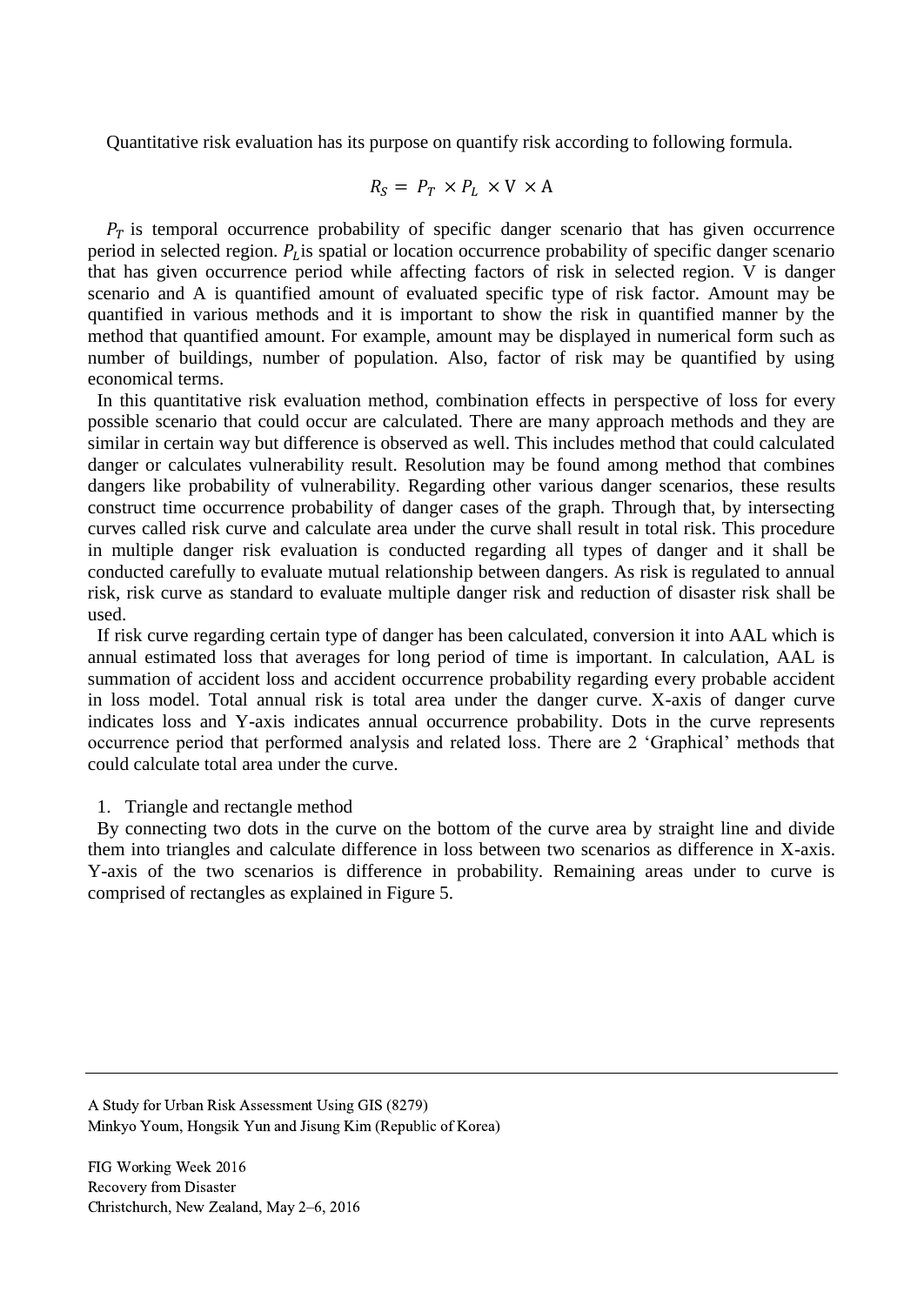



## 2. Simplified rectangle method

This method calculates bottom area of the curve by simplifying graph to rectangles. Mark Y-axis of the curve as difference in consecutive scenarios and mark X-axis as average loss between consecutive losses. Also, graph may be represented as function and this function may be applied in calculation of area under the curve.



A Study for Urban Risk Assessment Using GIS (8279) Minkyo Youm, Hongsik Yun and Jisung Kim (Republic of Korea)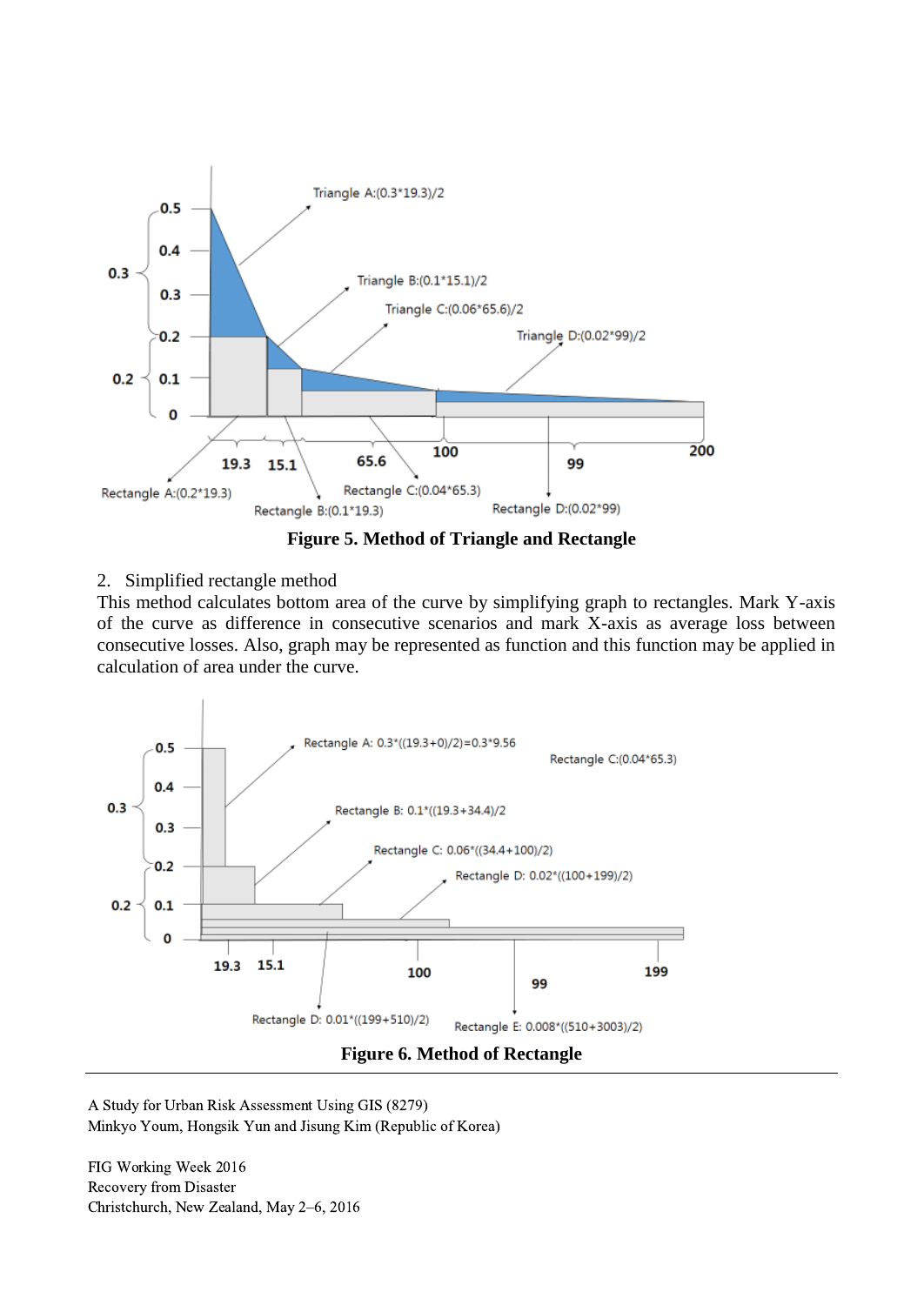## 1.4.4 Risk evaluation method for social disaster

Compared to existing natural disaster (Hurricane and flood) where mathematical model exists, social disaster such as fire, explosive and exposure of harmful substances are difficult to be evaluated for its timing, scope and size. Therefore, this research had conducted research that defines weighted value by focusing on danger material and fire vulnerable places within local society. During the process, risk evaluation method applied has been determined to be applied in RISK-CITY that would consider less important factors such as wind direction and humidity in disaster occurrence time as multiple danger risk evaluation method.

## 2. **Result of the research**

## **2.1 Final outcome of the research**

### 2.1.1 Reform of national spatial information listing classification system

Spatial information stored in central department, city government, basic local community, public department and agent department in Korea is approximately 90,000, however, it is true that use of the spatial information is low due to absence of listing of information required in disaster management. Also, type of disaster that occurs frequently in domestic (Flood, landslide) is partially provided however, spatial information list regarding social disaster occurring due to recent change of climate and complex and diversified of disaster is still weak. Therefore, as accomplishment of research, it aims to construct integral system for mutual utilization by reconstructing classification system of national spatial information listing.

## 2.1.2 Reclassification of listing information regarding spatial information useable for each type of disaster

Characteristics of main disaster occurred recently is that it affects other types of natural or social disaster after occurrence of natural disaster or it shows tendency of Multi-Hazard which causes more than 2 natural disasters spontaneously. In order for constructed spatial information to be used in disaster sector, classification of spatial information per disaster type is required. In this research, by investigating spatial information that can be used in disaster section, it aimed to conduct work that lists per disaster type. Also, by distinguishing spatial information list per disaster type and basic information and detail Meta-information and completed spatial information list that provides and creates it internally in utilization system (Total of 329).

## 2.1.3 Establishment of expansion of combination disaster risk technology through RISK-CITY for construction of spatial information database model.

A Study for Urban Risk Assessment Using GIS (8279) Minkyo Youm, Hongsik Yun and Jisung Kim (Republic of Korea)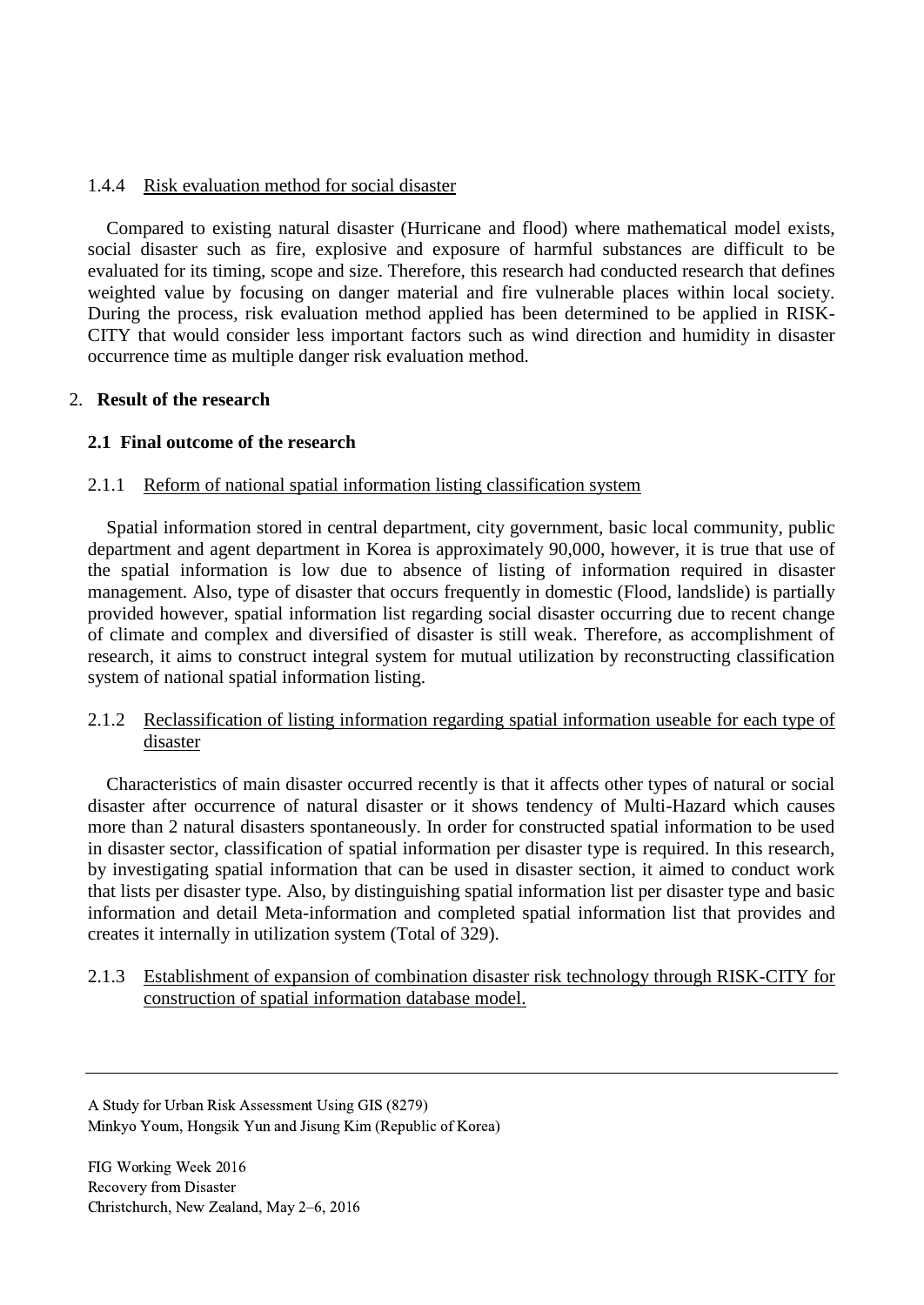By planning new database model that is capable of integration with information and developing combination disaster risk evaluation model, risk evaluation technology in local government level in perspective of academic/technology has been aimed for improvement. Compared to existing level where information on building regarding local characteristics and construction characteristics could not be connected and integrated with combination disaster risk evaluation, this research constructed data to be able to provide time series information that considers time changes when estimating disaster occurring probability in disaster section. With support of disaster control information from Korea NDMS (National Disaster Management System), past occurrence listing information has been categorized to analyze frequency of disaster occurrence and size per disaster type. Based on the above database, RISK-CITY system has been developed and constructed evaluation system that is capable of controlling every spatial/social unstable analysis index occurring in the event of multiple disaster. During the process, qualitative method using risk matrix, semi-quantitative method that uses index and spatial multi criteria evaluation and qualitative method using probability approach method has been applied.



**Figure 7 Complexed Disaster Risk Assessment Method (RISK-CITY)**

### **3. Conclusion**

In this paper, we conducted a study on urban risk management using GIS and the contents are as follows

- 1. Disaster mechanism analysis and real-time predictive technology about social disaster
- 2. Disaster monitoring and risk assessment technology about social disaster
- 3. Disaster Response technology and public protection technology about social disaster

A Study for Urban Risk Assessment Using GIS (8279) Minkyo Youm, Hongsik Yun and Jisung Kim (Republic of Korea)